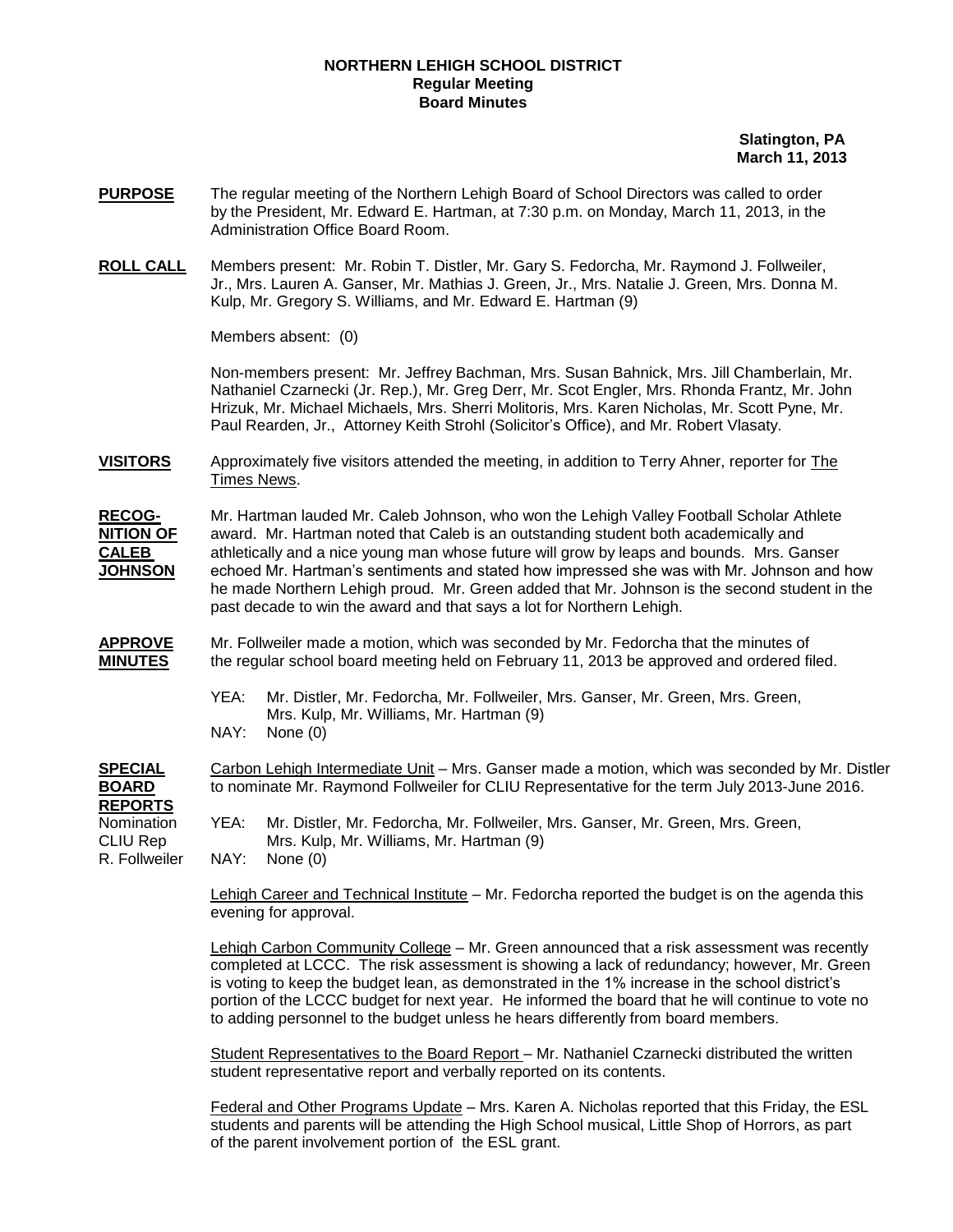**SPECIAL** Mrs. Nicholas acknowledged the excellent job our teachers are doing. Mrs. Millen and Mr. Weaber **BOARD** voluntarily run a photography club after school one evening a week. The students' photos were **REPORTS** submitted in the IU photography contest and two of our students finished in first place and one **(cont.)** placed third.

> Mrs. Nicholas also reported on the Teacher Effectiveness System, which is the teacher rating system that will go in effect for the next school year. Mrs. Nicholas praised Mr. Michaels for not participating in the Race to the Top program because if we would have, all of our teachers would have to sit through 30 hours of training. Mr. Williams questioned whether the 30 hours of training was strictly for learning the evaluation system. Mrs. Nicholas confirmed that was true along with the domains in the Charlotte Danielson, Framework for Teaching model. Our teachers are already familiar with this system and at the beginning of the year professional development time can be devoted to the newest module.

Mrs. Nicholas reported that PDE just announced that all of our teachers must have training to be a proctor or monitor for the PSSA or Keystone Exams. All of our teachers will have a certificate that must be kept on hand in case we are monitored by PDE.

Business Manager's Report – Mrs. Molitoris reported that on the agenda for approval tonight are the three bargaining contracts that were up for renewal, the LCCC and LCTI budgets and the new compensation rates for the tax collectors.

Recently, PASBO has been inquiring how sequestration will hurt school districts. Even though it is effective March 1, 2013, it will probably only affect the 2013-2014 school year. If the cuts continue, we will lose \$51,000 in federal programs next year. Mrs. Molitoris added that this amount has been removed from our 2013-2014 proposed budget.

Mrs. Molitoris informed the board that the governor has again flat funded the Plan Con line item in his budget. He wants to extend the moratorium for another year. We are stuck in the Plan Con H phase which is key to the reimbursement from the state. Our Plan Con H was submitted, August 2011, but we have not received the approximately \$245,000 that should have been refunded. If this moratorium continues, and we never see the reimbursement, we stand to lose almost \$4 million. Mrs. Molitoris further added that Plan Con K's are being approved. Plan Con K is for refinancing of bonds. Because refinancing of bonds is typically for a lower interest rate, this should keep more money in the state's budget; however, the money is not being utilized to fund Plan Con H. In addition, Mrs. Molitoris reported that Charter Schools are being refunded for their construction projects.

Mrs. Frantz reported that the state has changed the way we report Medical ACCESS which is reimbursement for special education students who also have medical access cards. Last year we received \$152,000. Moving forward, we will be reimbursed quarterly on actual expenditures and a new formula based on a percentage of our aid ratio. At this time, we are not sure how it will ultimately affect us, but we hope to have more information for the next Finance Committee or Board Meeting.

Superintendent's Report - Mr. Michaels announced that Mr. Scott Pyne has been appointed acting Principal for the Slatington Elementary building.

Mr. Michaels reported that one of our students and teachers was recently recognized in the Morning Call. In a recent article, Miss Jamie Klutzaritz thanked Mr. Bauer,  $4<sup>th</sup>$  grade teacher, for her love of reading. Also, Caleb Johnson in a recent article, thanked Mrs. Renee Evans for being poised at the podium in his acceptance speech for the Lehigh Valley Scholar Athlete award. Mr. Michaels stated that we are a hidden gem in the Lehigh Valley and it is nice to see the positive publicity in the local papers.

Mr. Michaels asked Board members to please let Mrs. Sharon Sherman know by April 4, 2013, if they will be attending the CLIU School Board Conference on April 30, 2013.

Mr. Michaels asked Mrs. Michele Dotta, Mr. Greg Derr and Mr. Jeff Bachman to report on the recent emergency services seminar they attended. Mrs. Dotta thanked the board and Mr. Michaels for allowing her to attend and she learned that the unification of parents and students after an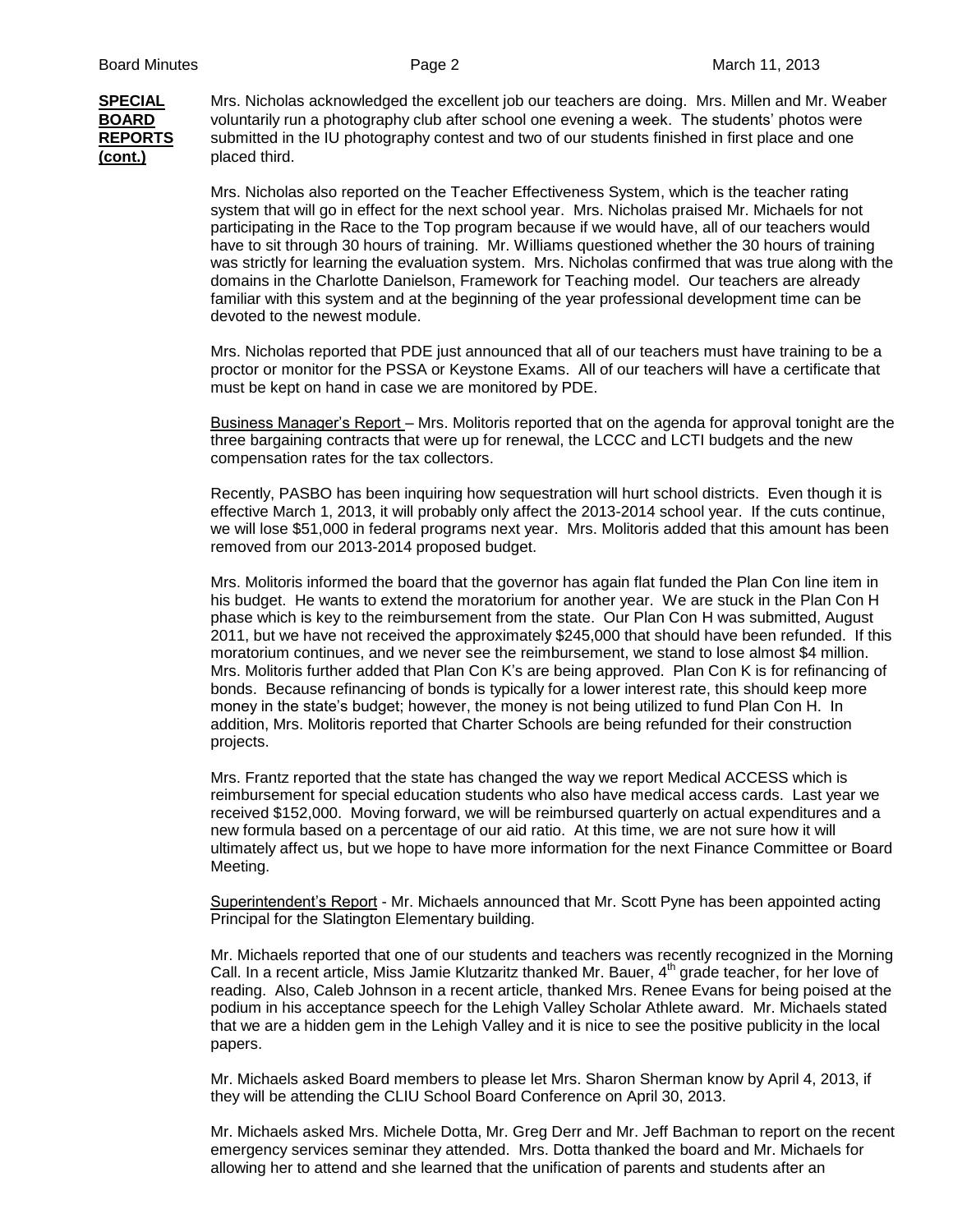**SPECIAL** emergency is one of the biggest hurdles. Mr. Bachman agreed that the unification is a major focus **BOARD** of the trainings. Mr. Michaels added that once you call 911, the police are in charge. The **REPORTS** superintendent and building principals no longer have authority. Mr. Engler reported that he also **(cont.)** attended the session and added that we are on the list to have an evaluation done by the PA State police on our emergency preparedness plan. Mr. Michaels added that we are also on the list for the Lehigh Country Emergency Management team for evaluation. The session at DeSales University was well attended by both school district personnel, the Slatington Police, Fire and Ambulance and both Northampton and Lehigh County Emergency management personnel. Mr. Michaels shared that the governor's office called last week and wanted his opinion on the Passport for Learning block grant which is the selling of the liquor stores to fund education programs. Mr. Michaels noted that he is leery of this as it would probably only be funded for one or two years so instead of salaries, the district would utilize the money for school safety. He noted that he also discussed his concerns over the pension reform and charter school issues to which they were not very receptive. The next Safety Task Force Meeting will be April 3, 2013 after the Finance Committee Meeting. Mr. Green announced that if you have any questions on the LCCC budget, Mr. Donald Snyder, LCCC President, is in attendance. Mr. Michaels thanked him for attending and thanked Mr. Green for keeping our costs down. Mr. Snyder thanked our district and Mr. Michaels for their continued support. Mrs. Kulp was appreciative that our students were able to take college level classes at the high school level. Mr. Hartman reported that an executive session was held prior to tonight's meeting to discuss personnel issues. **PERSONNEL** Mrs. Kulp made a motion, which was seconded by Mr. Fedorcha, that the Board of Education approves the following personnel items: Retirement/ Accept the retirement resignation of Linda Marcincin from her position as Slatington Resignations Elementary Principal effective March 28, 2013. Dr. Marcincin will be retiring from the L. Marcincin Northern Lehigh School District after 19 years of service. D.Marushak With sincere regrets, accept the retirement resignation of Donna Marushak from her position as Slatington Elementary Fifth Grade teacher, effective on or about June 10, 2013. At this time she will begin her retirement from Northern Lehigh School District after 20 years. Family Approve the request of employee #4370 to take a twelve week Family Medical Leave on or about Medical April 22, 2013. She is requesting to exhaust all accumulated sick and personal days. She plans Leave to return to her current teaching position at the beginning of the 2013-2014 school year. Co-Curricular Adam Merkle\* Assistant Girl's Soccer Coach Volunteers **\*Pending verification of Missing Documents** 2013-2014 Substitute- Approve the following substitute teacher for the 2012-2013 school year at the 2012-2013 Instructional substitute teacher rates as approved on the Supplementary Personnel Salary Schedule: Alyssa Minnich – Elementary Education Substitute- Approve the following individual as substitute teacher's aide for the 2012-2013 school year at Non- the 2012-2013 substitute rate as approved on the Supplementary Personnel Salary Schedule. **Instructional** Cafeteria Laura Landis\* Jamie Kuhns **\*Pending verification of Missing Documents** Substitute Approve the following individual as substitute secretary, aide, and cafeteria worker for the Non-Instruct- 2012-2013 school year at the 2012-2013 substitute rate as approved on the Supplementary

ional Secretary Personnel Salary Schedule:

Aide, Cafeteria Melissa Hunter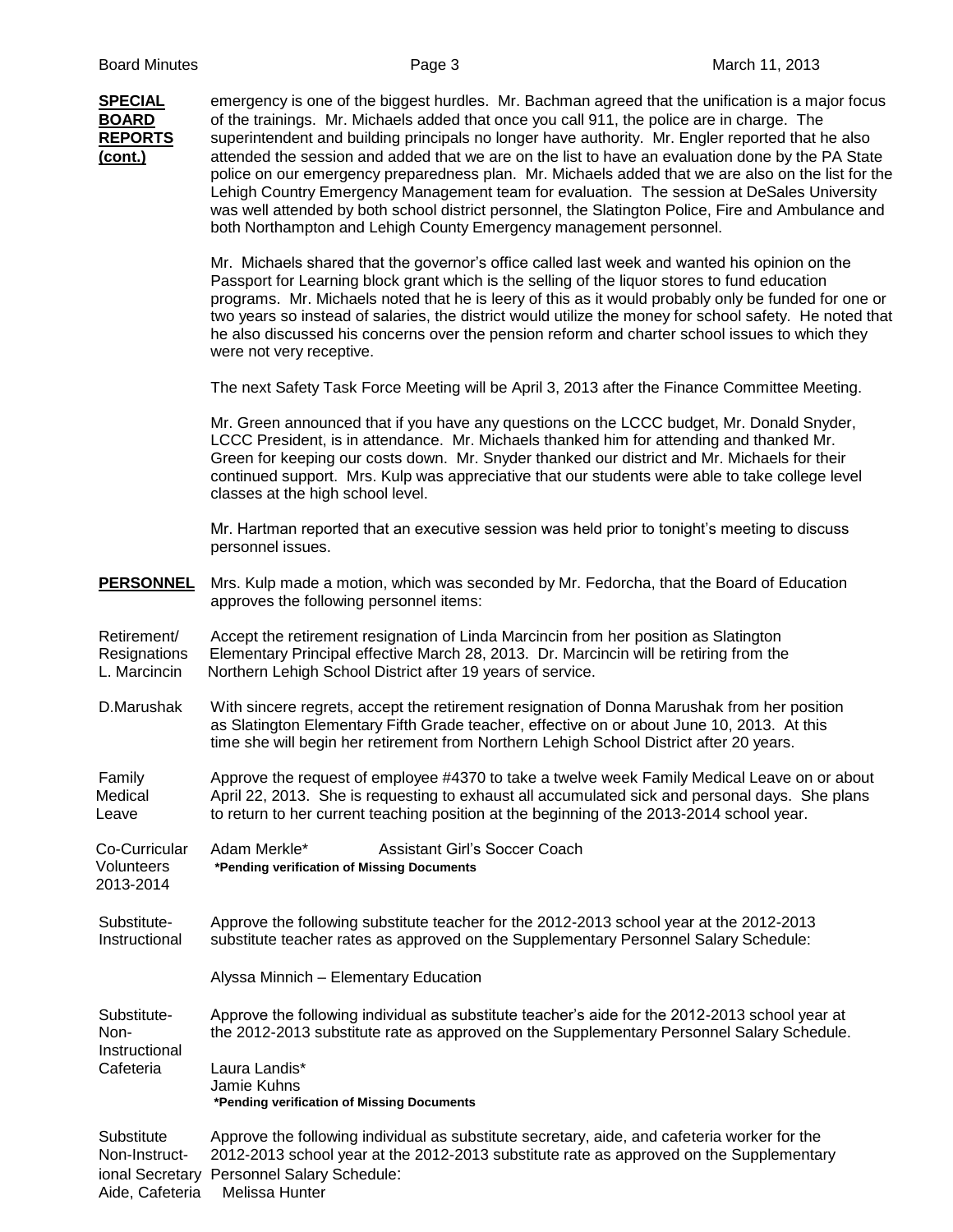| <b>PERSONNEL</b><br>(cont.)                                      | Mr. Distler, Mr. Fedorcha, Mr. Follweiler, Mrs. Ganser, Mr. Green, Mrs. Green,<br>YEA:<br>Mrs. Kulp, Mr. Williams, Mr. Hartman (9)<br>NAY:<br>None $(0)$                                                                                                                                                                                               |  |  |
|------------------------------------------------------------------|--------------------------------------------------------------------------------------------------------------------------------------------------------------------------------------------------------------------------------------------------------------------------------------------------------------------------------------------------------|--|--|
|                                                                  | Mr. Michaels added that he is deeply saddened that one of our outstanding educators, Mrs.<br>Donna Marushak, is retiring after 20 years. Mr. Williams echoed his sentiments and was<br>sad that she would never teach his own children. She will be sorely missed. Mr. Williams<br>noted that he will also miss her on the Education/Policy Committee. |  |  |
| <b>POLICY</b>                                                    | Mrs. Ganser made a motion, which was seconded by Mr. Follweiler, that the Board of Education<br>approves the following policy items:                                                                                                                                                                                                                   |  |  |
| <b>Board Policy</b><br>Second<br>Reading                         | Approve school board policy #217 - Pupils- Graduation Requirements, as presented<br>after second reading.                                                                                                                                                                                                                                              |  |  |
|                                                                  | Approve school board policy #218.2 – Pupils – Terroristic Threats/Acts, as presented after<br>second reading.                                                                                                                                                                                                                                          |  |  |
| <b>Field Trips</b><br>Science<br>Club                            | Senior High Science Club – American Museum of Natural History, New York, NY – April 1,<br>2013 – Funded by Science Club Students.                                                                                                                                                                                                                      |  |  |
|                                                                  | YEA:<br>Mr. Distler, Mr. Fedorcha, Mr. Follweiler, Mrs. Ganser, Mr. Green, Mrs. Green,<br>Mrs. Kulp, Mr. Williams, Mr. Hartman (9)<br>NAY:<br>None $(0)$                                                                                                                                                                                               |  |  |
| <b>CURRIC-</b><br><b>ULUM AND</b>                                | Mr. Distler made a motion, which was seconded by Mr. Follweiler, that the Board of<br>Education approve the following curriculum and instruction items:                                                                                                                                                                                                |  |  |
| <b>INSTRUC-</b><br>TION<br>Discontinue<br>NACC spon-<br>sorships | Due to budget constraints, authorize administration to discontinue sponsorship of<br>students who attend Northampton Area Community College degree programs<br>not offered at LCCC. Current students already enrolled in programs will continue<br>to be sponsored until graduation.                                                                   |  |  |
|                                                                  | YEA:<br>Mr. Distler, Mr. Fedorcha, Mr. Follweiler, Mrs. Ganser, Mr. Green, Mrs. Green,<br>Mrs. Kulp, Mr. Williams, Mr. Hartman (9)<br>NAY:<br>None $(0)$                                                                                                                                                                                               |  |  |
| <b>NEW</b><br><b>BUSINESS</b>                                    | Mr. Follweiler made a motion, which was seconded by Mrs. Ganser, that the Board of<br>Education approves the following new business items:                                                                                                                                                                                                             |  |  |
| <b>NLESPA</b><br>Contract                                        | Approve the Collective Bargaining Agreement between The Northern Lehigh School District and<br>Northern Lehigh Educational Support Personnel Association.                                                                                                                                                                                              |  |  |
| <b>LPN</b><br>Contract                                           | Approve the new Salary and Benefit Agreement between the Northern Lehigh School District<br>and the Northern Lehigh Licensed Practical Nurses.                                                                                                                                                                                                         |  |  |
| Asst. to Food<br>Service Dir.<br>Contract                        | Approve the new agreement between the Northern Lehigh School District and the Assistant<br>to the Food Service Director.                                                                                                                                                                                                                               |  |  |
|                                                                  | YEA:<br>Mr. Distler, Mr. Fedorcha, Mr. Follweiler, Mrs. Ganser, Mr. Green, Mrs. Green,<br>Mrs. Kulp, Mr. Williams, Mr. Hartman (9)<br>NAY:<br>None $(0)$                                                                                                                                                                                               |  |  |
|                                                                  | Mr. Williams applauded the board members who worked on the contracts and was glad that<br>an agreement could be reached early which shows the dedication of this board and                                                                                                                                                                             |  |  |

willingness to work with its employees.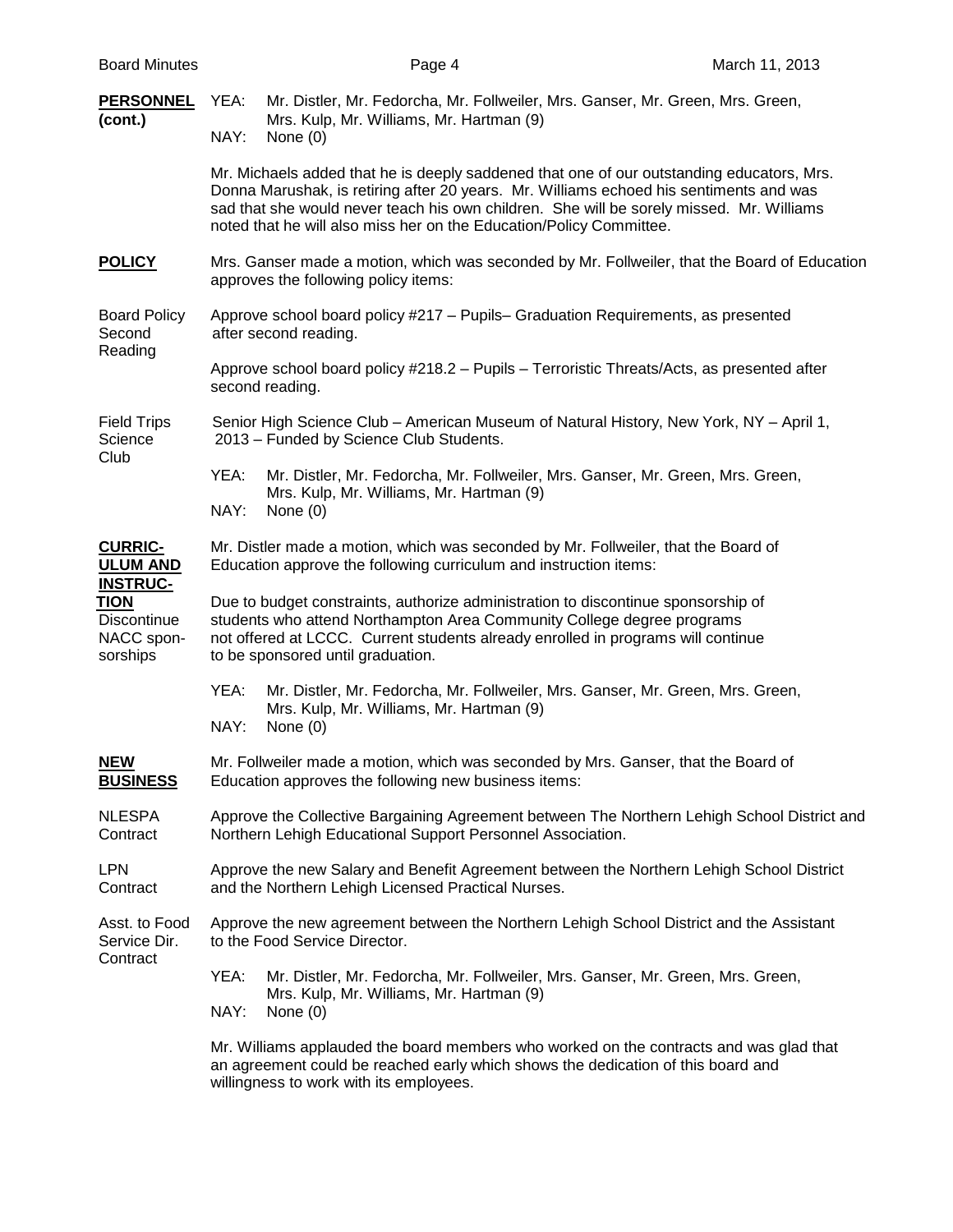| <b>Board Minutes</b>                                                    | Page 5                                                                                                                                                                                                                                                                                                                                                                                                                                                                                                                                                                                                                                                                                                            | March 11, 2013 |  |
|-------------------------------------------------------------------------|-------------------------------------------------------------------------------------------------------------------------------------------------------------------------------------------------------------------------------------------------------------------------------------------------------------------------------------------------------------------------------------------------------------------------------------------------------------------------------------------------------------------------------------------------------------------------------------------------------------------------------------------------------------------------------------------------------------------|----------------|--|
| <b>FINANCIAL</b>                                                        | Mrs. Ganser asked that the Lehigh Career & Technical Institute budget be voted on separately<br>as she is abstaining because she is an employee. Mr. Fedorcha made a motion, which was<br>seconded by Mr. Williams, that the Board of Education approve the following financial items:                                                                                                                                                                                                                                                                                                                                                                                                                            |                |  |
| Financial<br>Reports                                                    | Approve the Following Financial Reports:<br>NLMS Student Activities Account month of January and February                                                                                                                                                                                                                                                                                                                                                                                                                                                                                                                                                                                                         |                |  |
| List of Bills                                                           | Approve the Following List of Bills:<br>General Fund months of February and March<br>Refreshment Stand month of February<br>Cafeteria Fund month of February<br>Capital Construction month of March<br>Capital Reserve month of January                                                                                                                                                                                                                                                                                                                                                                                                                                                                           |                |  |
| Lehigh Carbon<br>Community<br>College<br>2012-2013<br><b>Budget</b>     | Approve a resolution regarding the 2012-2013 Lehigh Carbon Community College Sponsor<br>contribution Budget. Total expenditures equal \$6,381,551.00 an increase of \$49,057.00 (0.8%)<br>over the 2011-2012 budget. Northern Lehigh's share of the total budget is \$231,996, a decrease<br>of \$11,492.00 or 4.7%. A copy of the budget was distributed at the February 13, 2012 school<br>board meeting.                                                                                                                                                                                                                                                                                                       |                |  |
| Renewal<br>Verizon<br>Wireless                                          | Approve the renewal of our cellular phone service agreement with Verizon Wireless for two (2)<br>phone lines to be used by our maintenance department and one line each for the Superintendent<br>and Athletic Director at a total cost of \$201.88 per month. This is a month to month agreement<br>and there are no cancellation fees if the agreement is terminated early.                                                                                                                                                                                                                                                                                                                                     |                |  |
| CLIU Tech-<br>nology Pool<br>Agreement                                  | Allow administration to sign the CLIU Technology Pool Consortium Agreement effective the<br>2012-2013 school year.                                                                                                                                                                                                                                                                                                                                                                                                                                                                                                                                                                                                |                |  |
| <b>CLIU Over-</b><br>Drive Con-<br>sortium<br>Agreement                 | Allow administration to sign the intent to participate in the Overdrive Consortium for CLIU<br>Districts to provide e-books, audiobooks and other digital content at a cost not to exceed<br>\$2,500 per year based on participation by other school districts.                                                                                                                                                                                                                                                                                                                                                                                                                                                   |                |  |
| <b>Tax Collector</b><br>New Compen-<br>sation                           | Move to establish compensation rates effective July 1, 2014 for Northern Lehigh School<br>District elected and appointed real estate and per capita tax collectors as follows:                                                                                                                                                                                                                                                                                                                                                                                                                                                                                                                                    |                |  |
|                                                                         | First 2000 bills collected \$1.77 each<br>Per Bill Collected over 2000 \$1.31 each                                                                                                                                                                                                                                                                                                                                                                                                                                                                                                                                                                                                                                |                |  |
|                                                                         | YEA:<br>Mr. Distler, Mr. Fedorcha, Mr. Follweiler, Mrs. Ganser, Mr. Green, Mrs. Green,<br>Mrs. Kulp, Mr. Williams, Mr. Hartman (9)<br>NAY:<br>None $(0)$                                                                                                                                                                                                                                                                                                                                                                                                                                                                                                                                                          |                |  |
| <b>FINANCIAL</b><br>(cont.)                                             | Mr. Fedorcha made a motion, which was seconded by Mrs. Ganser, that the Board of<br>Education approve the following financial item:                                                                                                                                                                                                                                                                                                                                                                                                                                                                                                                                                                               |                |  |
| Lehigh Career<br>& Technical<br>Institute<br>2013-2014<br><b>Budget</b> | Approve a resolution regarding the Lehigh Career & Technical Institute general fund budget and<br>Academic Center expenditures for the 2013-2014 school year. The general fund budget total<br>is \$23,598,900.00 an increase of \$501,170 or 2.17%. Northern Lehigh School District's portion<br>of the 2013-2014 general fund budget is \$898,390.01 a decrease of \$52,719.89. The<br>expenditures for the Academic Center budget for the period of July 1, 2013 through June 30,<br>2014 total \$1,361,509.00 a decrease of \$12,781.00 or .93%. Northern Lehigh School<br>District's portion is \$31,819 a decrease of \$8,141.00. A copy of the budget was distributed to<br>board members with the agenda. |                |  |
|                                                                         | YEA:<br>Mr. Distler, Mr. Fedorcha, Mr. Follweiler, Mrs. Ganser, Mrs. Green, Mrs. Kulp,<br>Mr. Williams, Mr. Hartman (8)<br>NAY:<br>None $(0)$<br>Mrs. Ganser (1)<br>ABS:                                                                                                                                                                                                                                                                                                                                                                                                                                                                                                                                          |                |  |